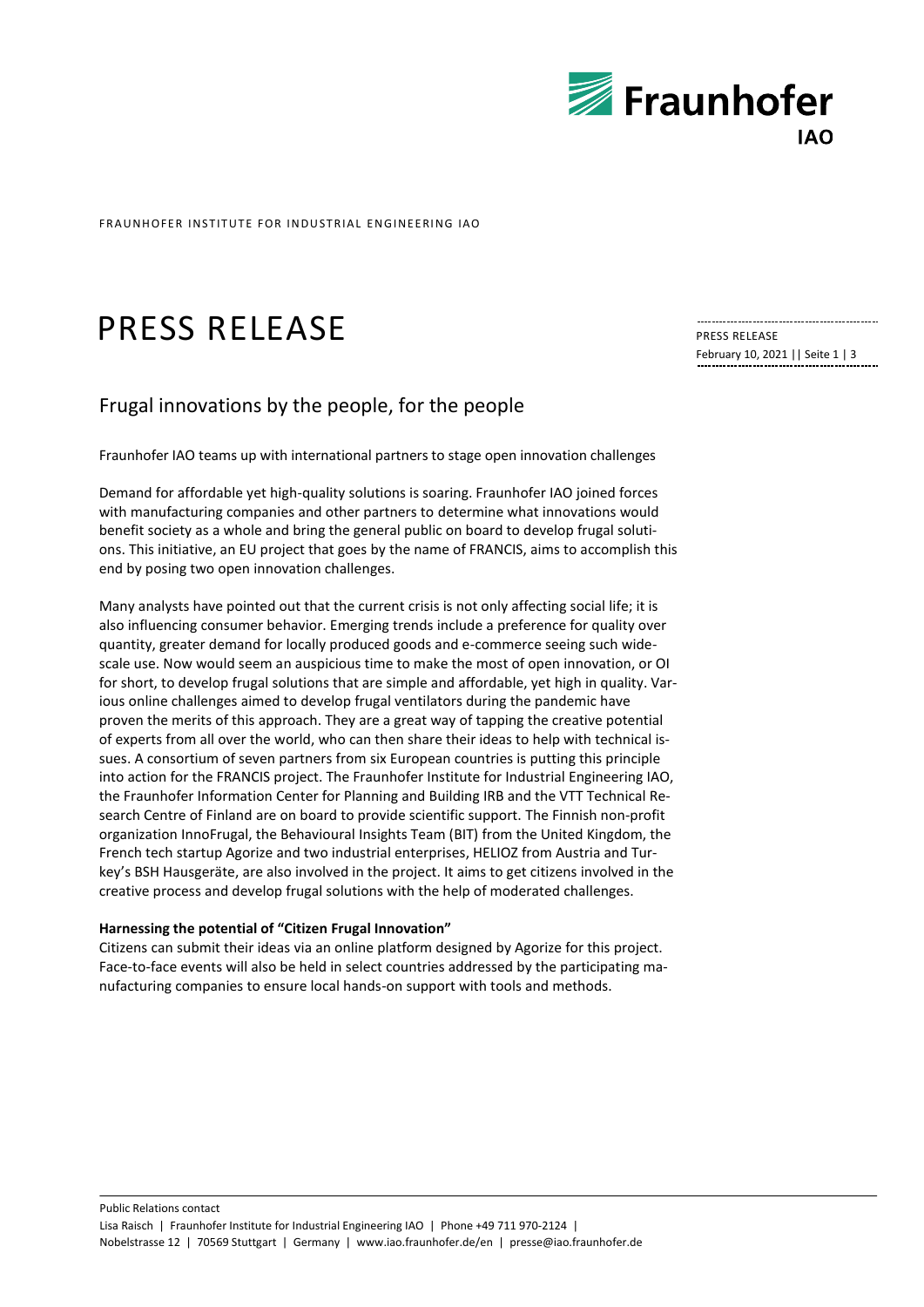

#### FRAUNHOFFR INSTITUTE FOR INDUSTRIAL ENGINEFRING IAO



# PRESS RELEASE

February 10, 2021 || Seite 2 | 3

Example of an idea submitted to the online platform Source: Fraunhofer IAO)

Submitted ideas are put to a vote twice. The best get funding for further development. Scientists and business mentors help citizens develop their ideas, while students provide hands-on assistance. HELIOZ and BSH Home Appliances Turkey are taking part in the project to usher ideas to market. The two proposed challenges are geared towards these manufacturing companies' specialty fields. "The whole idea is a win-win proposition. The public has the opportunity to collaborate creatively on new ideas for products, and companies can gain better insight into what cost-sensitive customers want and need. Here's an example: A washing machine manufacturer is already planning the next generation of a product operated with a high-tech touchpad. The company also sees potential in simple machines with just a few functions, but is having trouble finding the right approach," says Liza Wohlfart from the Fraunhofer IAO and FRANCIS project manager. The consortium has made a priority of addressing society as a whole, including marginalized groups such as the poor, the elderly and large families. It also focuses on minimalists, a growing movement of people who want to simplify their lives. This is why events will also take place in retirement homes, schools and libraries.

## **Gaining experience with crowd-based frugal innovation for future initiatives**

Another objective of FRANCIS is to drive the development of a solid framework for "Citizen Frugal Innovation" in collaboration with businesses to come up with frugal innovations. To this end, the project team is also going to make some behavioral tests to pinpoint potential barriers and learn more about what motivates the citizens involved in these challenges and what kind of support they need. The research team will draw on these first-hand insights to devise effective strategies to promote frugal innovation and citizen science initiatives.

The project launched in February. The plan is to develop the conceptual framework in 2021 and then conduct the two challenges in 2022 and 2023. Some events will take place in the Next:Lab, the Fraunhofer IAO's new creative space. "The project is another important building block for us in the development of our Center for Frugal Products and Manufacturing Systems at the Stuttgart Technology and Innovation Campus S-TEC," says Prof. Dr. Wilhelm